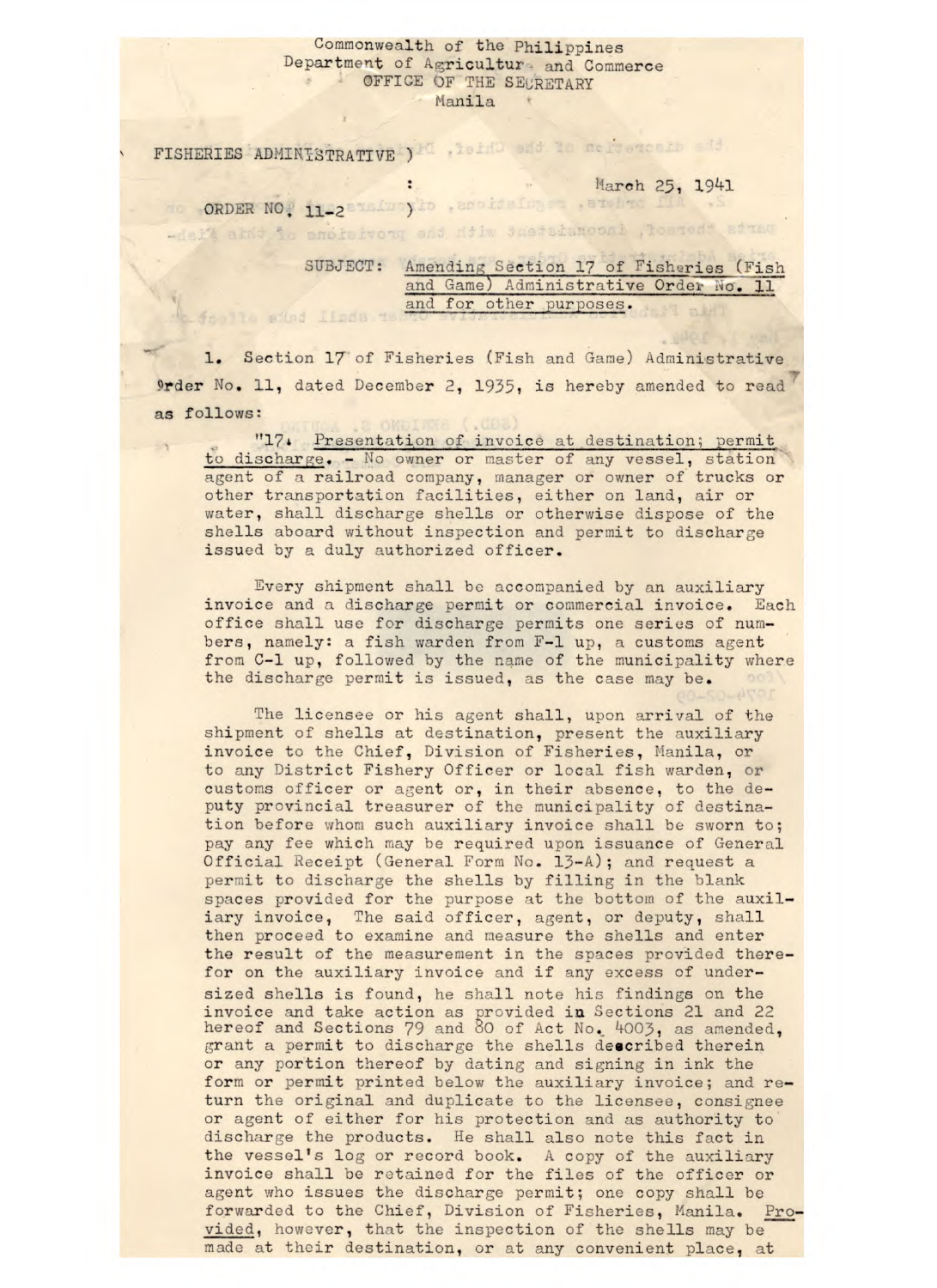the discretion of the Chief, Division of Fisheries."

2. All orders, regulations, circulars and Memoranda, or parts thereof, inconsistent with the provisions of this Fish-' cries Administrative Ordex, are hereby revoked.

YHATHADHE TEHT TO CULTIC FilmsM

This Fisheries Administrative Order shall take effect on May 1, 1941.<br>WiddelminbA (enge ame nail) sainedait to yf moissad .f

rder No. 11, dated December 2, 1935, is hereby amended to ren teworffot a (sGD.) BENIGNO S. AQUINO Secretary of Agriculture and Commerce ogianeals of there has noticed tooning bineds allada issoftia Bearmonths yinh sayd housaf Trailinus on nd beinegnosch od Ainda tnomqina grevi invoice and a discharge permit, or commercial invoice. Eac which was first discharge portion one sortie not anny

bers, namely: a fish worden from F-1 up. a customs syset from C-1 up. followed by the name of the municipality where<br>the discharge permit is issued, as the case way be. Ool

1974-02-09

LE .OL TOLT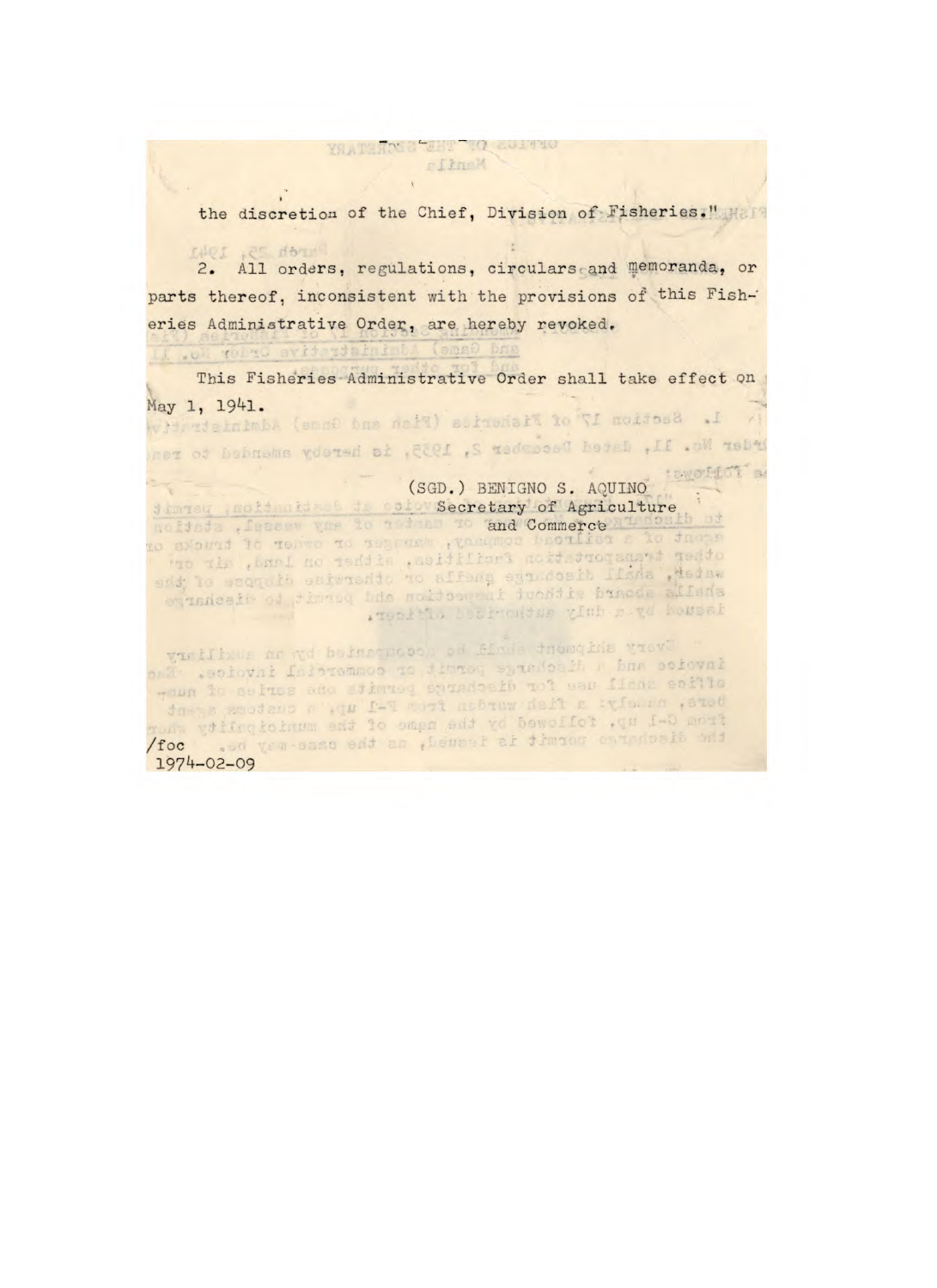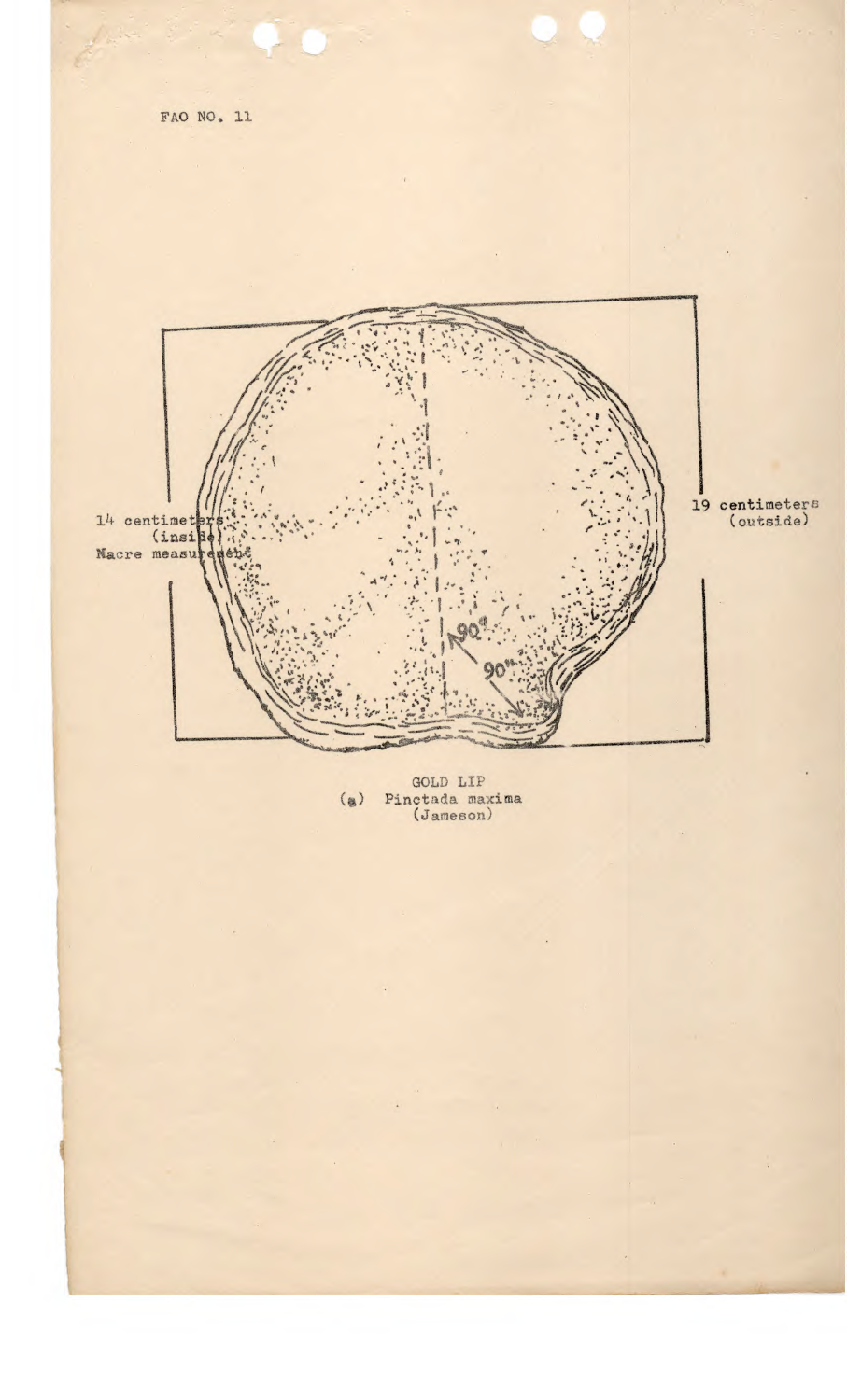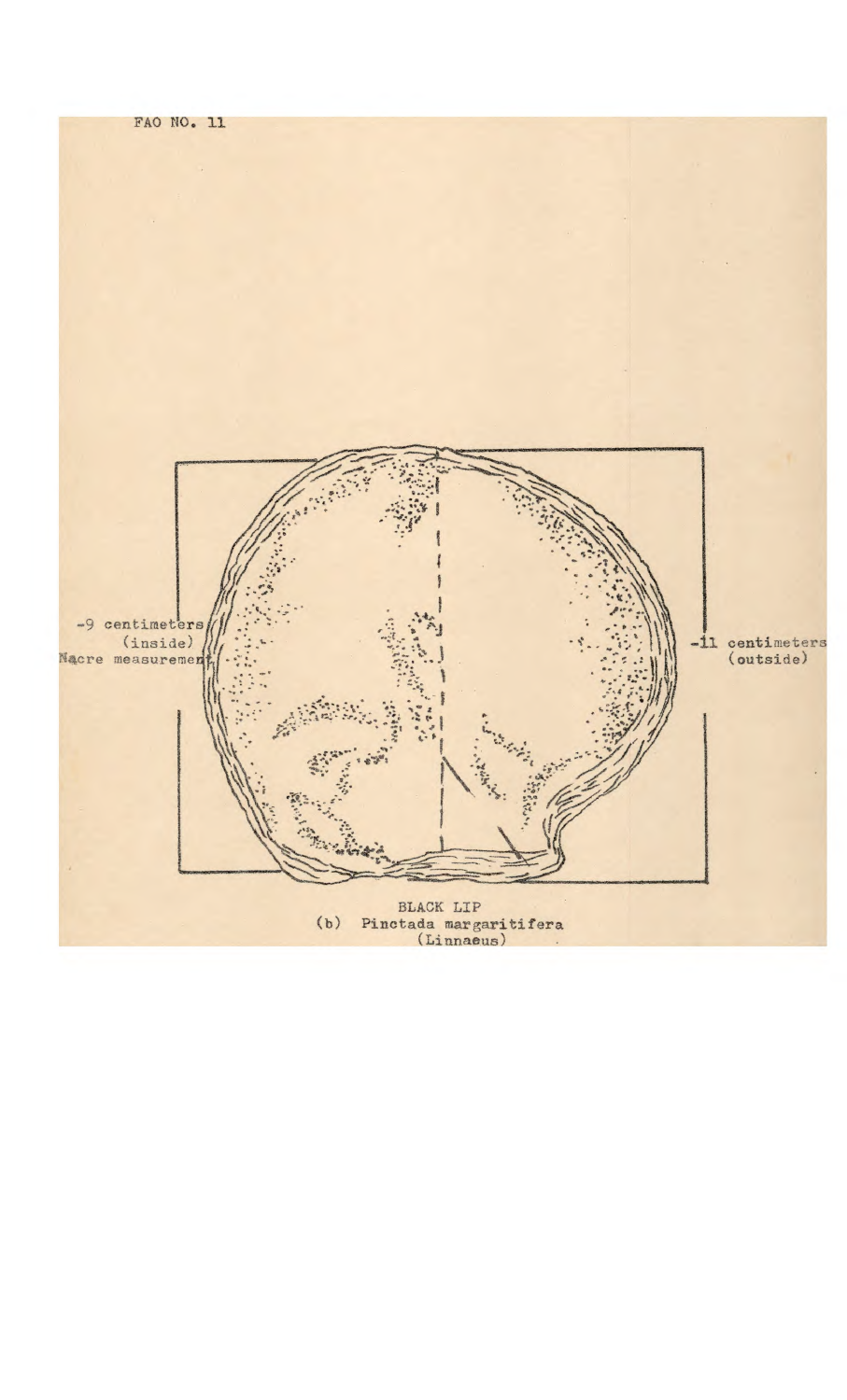

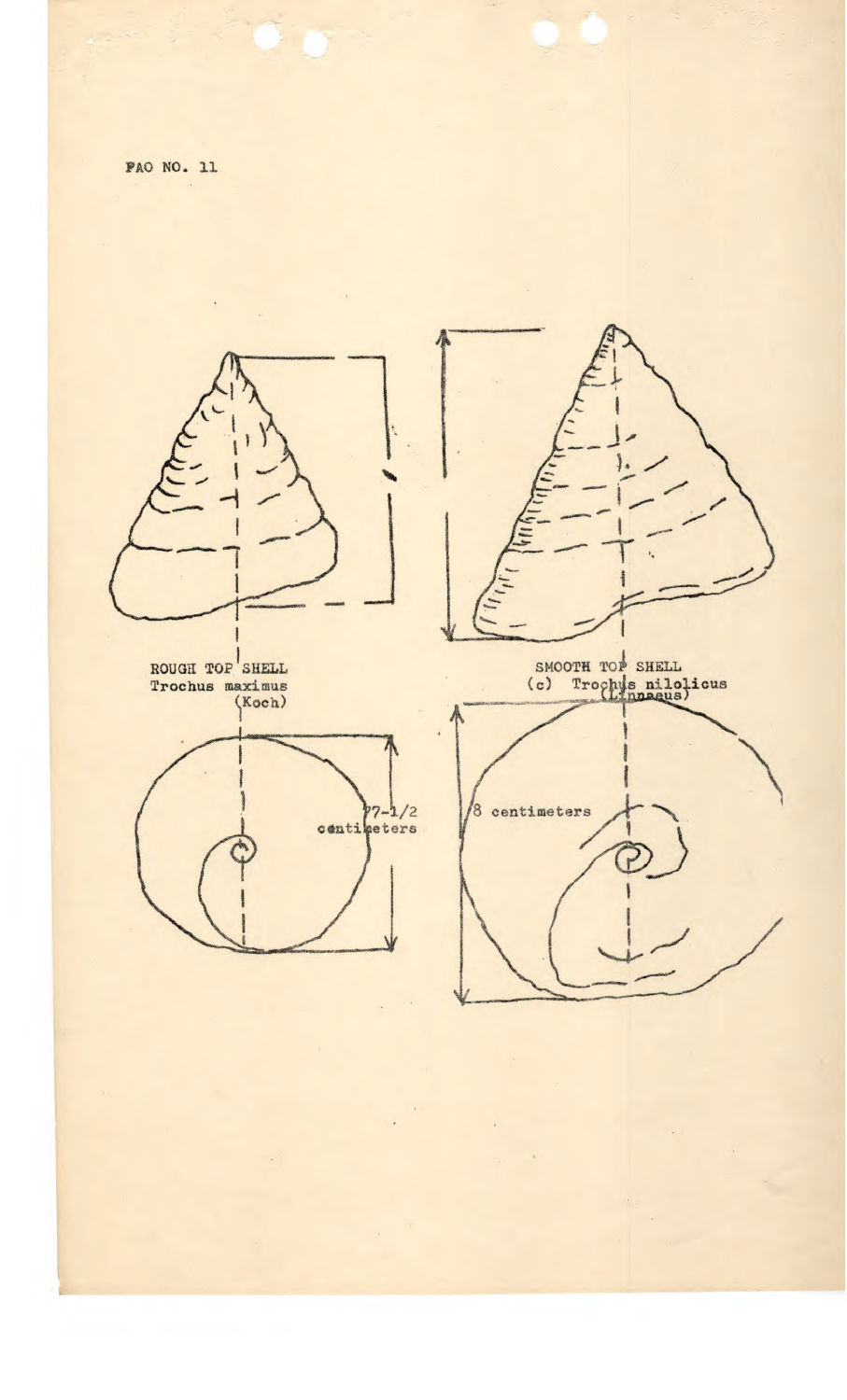

 $\ddot{\psi}$